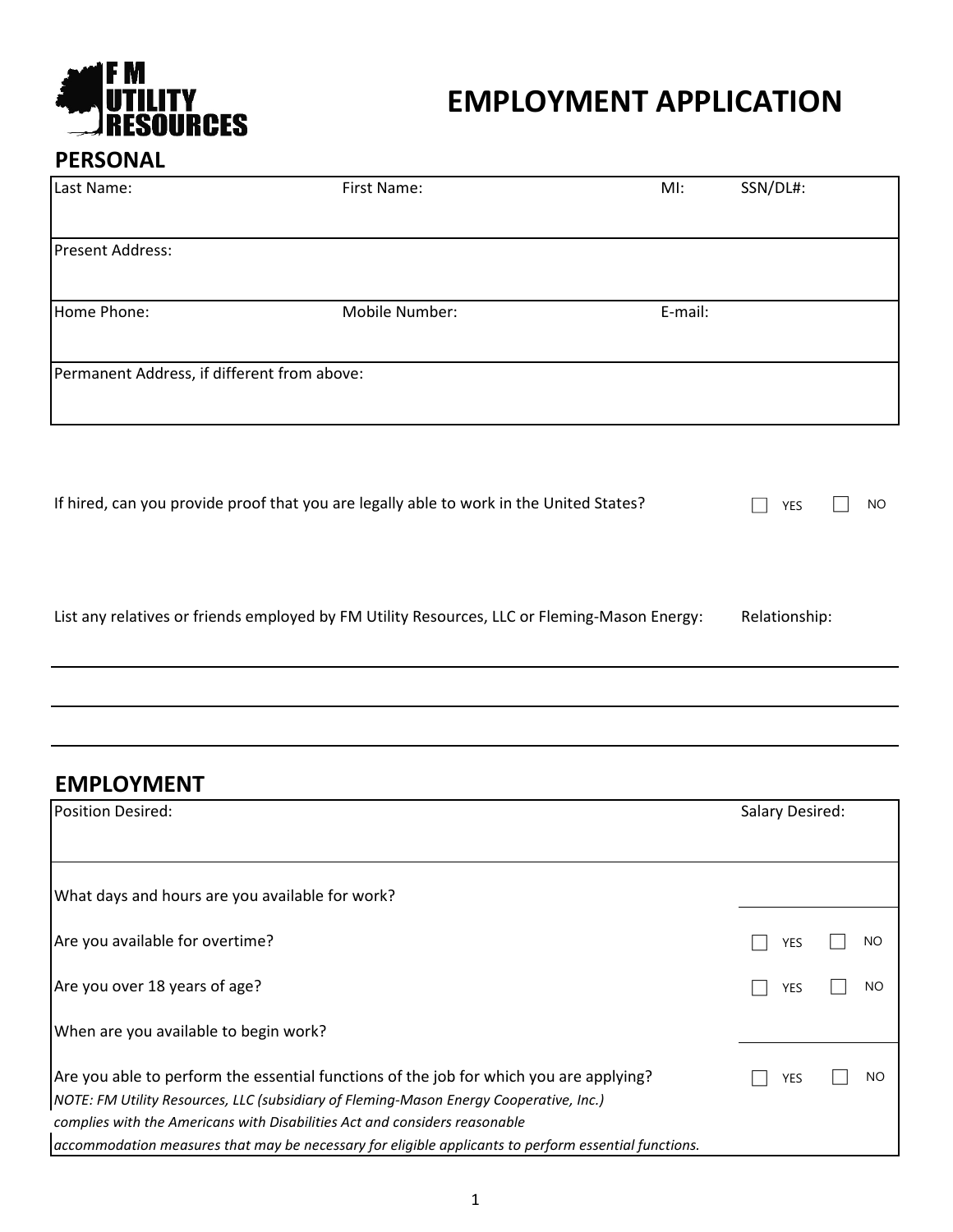

#### **SKILLS**

What knowledge, specials skills, and/or individual capabilities do you have which especially prepare you for the position applied for?

**EDUCATION**

|                                              | NAME &<br><b>LOCATION</b> | # YEARS<br>COMPLETED GRADUATED? |             | DEGREE/<br><b>DIPLOMA</b> | <b>MAJOR OR</b><br>FIELD OF STUDY |
|----------------------------------------------|---------------------------|---------------------------------|-------------|---------------------------|-----------------------------------|
| HIGH SCHOOL/<br><b>TRADE</b><br>SCHOOL       |                           |                                 | YES<br>$NO$ |                           |                                   |
| <b>BUSINESS/</b><br><b>TECHNICAL</b>         |                           |                                 | YES         |                           |                                   |
| SCHOOL                                       |                           |                                 | NO<br>YES   |                           |                                   |
| COLLEGE/<br><b>UNIVERSITY</b>                |                           |                                 | NO          |                           |                                   |
| <b>OTHER</b><br><b>TRAINING</b><br>(EXPLAIN) |                           |                                 | YES<br>$NO$ |                           |                                   |

#### **EMPLOYMENT HISTORY**

Please account for all employments within the last seven (7) years, beginning with your current or most recent employer. In addition, please indicate any other experience which you believe is relevant to the position for which you are applying (e.g. volunteer experience, military service, experience gained over seven (7) years prior, etc.). Attach an additional sheet if extra space is needed.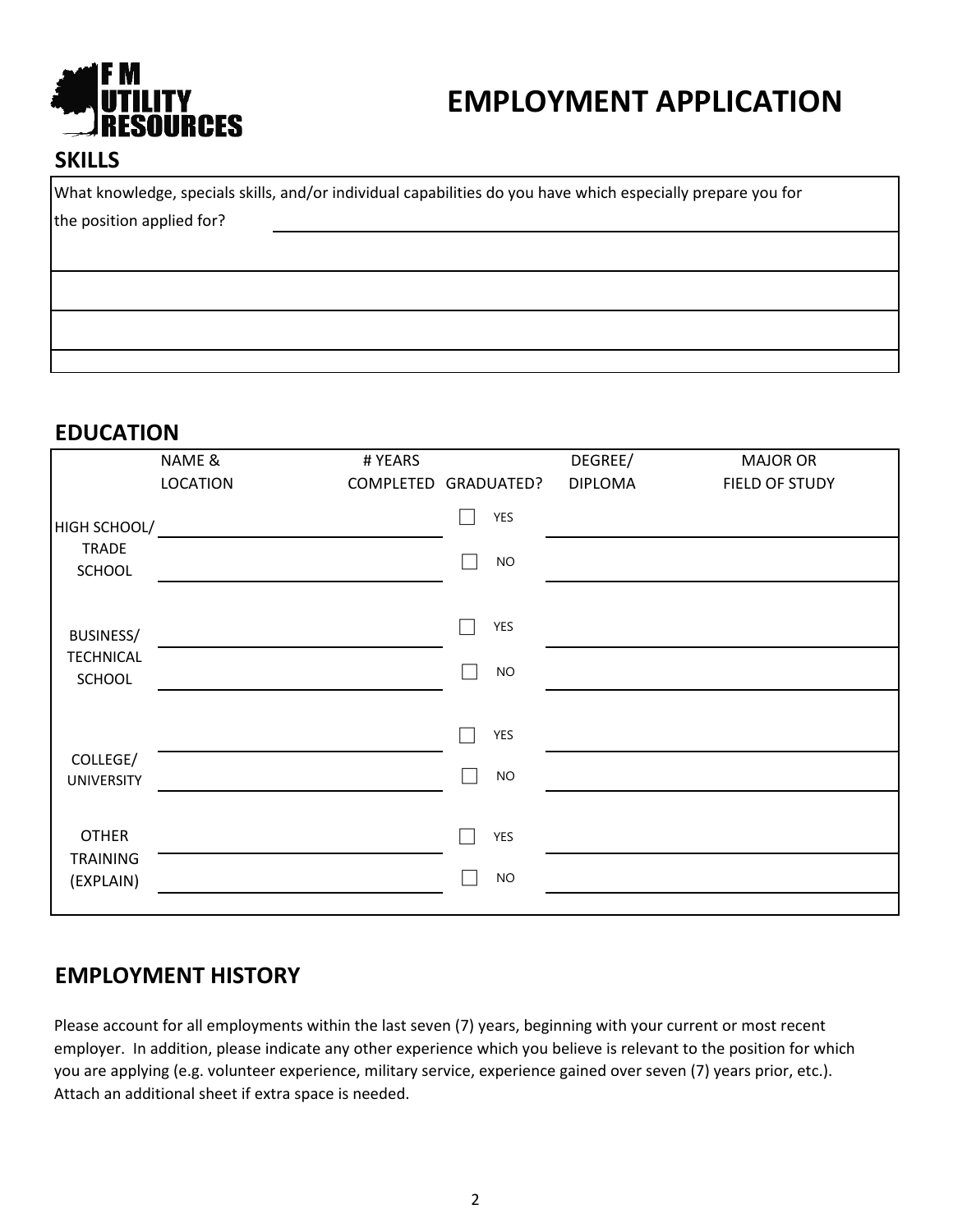

| Company:                |                                                                                                                                                                                                                                      | Telephone: |  |
|-------------------------|--------------------------------------------------------------------------------------------------------------------------------------------------------------------------------------------------------------------------------------|------------|--|
| Address:                |                                                                                                                                                                                                                                      |            |  |
| Dates Employed:         |                                                                                                                                                                                                                                      |            |  |
| From:                   |                                                                                                                                                                                                                                      | To:        |  |
| <b>Starting Salary:</b> |                                                                                                                                                                                                                                      | per        |  |
| <b>Ending Salary:</b>   |                                                                                                                                                                                                                                      | per        |  |
| Job Title:              |                                                                                                                                                                                                                                      |            |  |
| Supervisor:             |                                                                                                                                                                                                                                      |            |  |
| Job Duties:             |                                                                                                                                                                                                                                      |            |  |
|                         |                                                                                                                                                                                                                                      |            |  |
|                         |                                                                                                                                                                                                                                      |            |  |
|                         |                                                                                                                                                                                                                                      |            |  |
|                         |                                                                                                                                                                                                                                      |            |  |
|                         |                                                                                                                                                                                                                                      |            |  |
|                         |                                                                                                                                                                                                                                      |            |  |
| Current Employer?       | <b>YES</b>                                                                                                                                                                                                                           | <b>NO</b>  |  |
|                         |                                                                                                                                                                                                                                      |            |  |
| May we contact?         | <b>YES</b>                                                                                                                                                                                                                           | <b>NO</b>  |  |
| Reason for leaving:     | <u>and the state of the state of the state of the state of the state of the state of the state of the state of the state of the state of the state of the state of the state of the state of the state of the state of the state</u> |            |  |
|                         |                                                                                                                                                                                                                                      |            |  |
|                         |                                                                                                                                                                                                                                      |            |  |
|                         |                                                                                                                                                                                                                                      |            |  |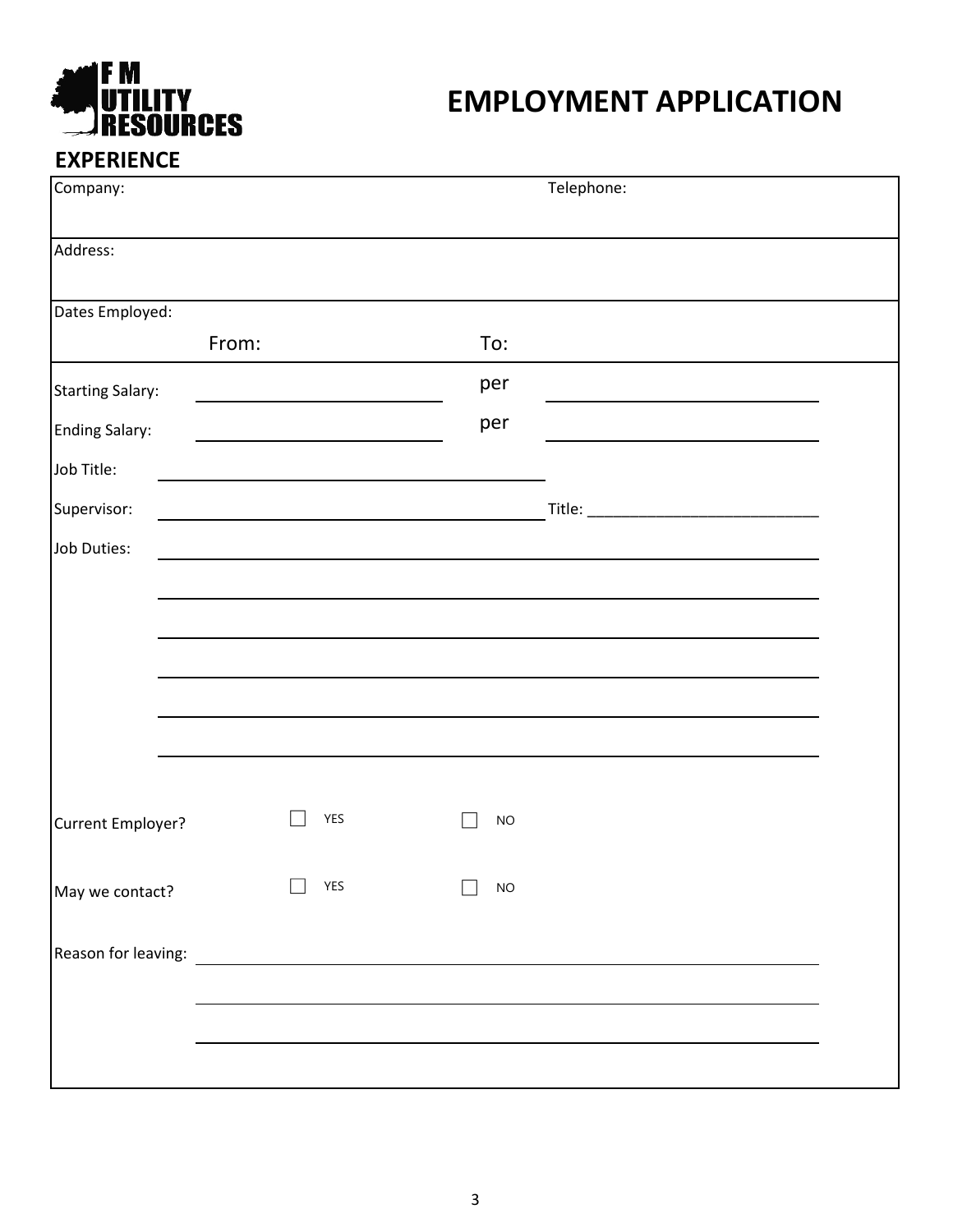

| Company:                                                                                                                                                                                                                       |            |           | Telephone: |
|--------------------------------------------------------------------------------------------------------------------------------------------------------------------------------------------------------------------------------|------------|-----------|------------|
| Address:                                                                                                                                                                                                                       |            |           |            |
| Dates Employed:                                                                                                                                                                                                                |            |           |            |
| From:                                                                                                                                                                                                                          |            | To:       |            |
| <b>Starting Salary:</b>                                                                                                                                                                                                        |            | per       |            |
| <b>Ending Salary:</b>                                                                                                                                                                                                          |            | per       |            |
| Job Title:                                                                                                                                                                                                                     |            |           |            |
| Supervisor:                                                                                                                                                                                                                    |            |           |            |
| Job Duties:                                                                                                                                                                                                                    |            |           |            |
|                                                                                                                                                                                                                                |            |           |            |
|                                                                                                                                                                                                                                |            |           |            |
|                                                                                                                                                                                                                                |            |           |            |
|                                                                                                                                                                                                                                |            |           |            |
|                                                                                                                                                                                                                                |            |           |            |
|                                                                                                                                                                                                                                |            |           |            |
| Current Employer?                                                                                                                                                                                                              | <b>YES</b> | <b>NO</b> |            |
|                                                                                                                                                                                                                                |            |           |            |
| May we contact?                                                                                                                                                                                                                | <b>YES</b> | <b>NO</b> |            |
| Reason for leaving: Network and the set of the set of the set of the set of the set of the set of the set of the set of the set of the set of the set of the set of the set of the set of the set of the set of the set of the |            |           |            |
|                                                                                                                                                                                                                                |            |           |            |
|                                                                                                                                                                                                                                |            |           |            |
|                                                                                                                                                                                                                                |            |           |            |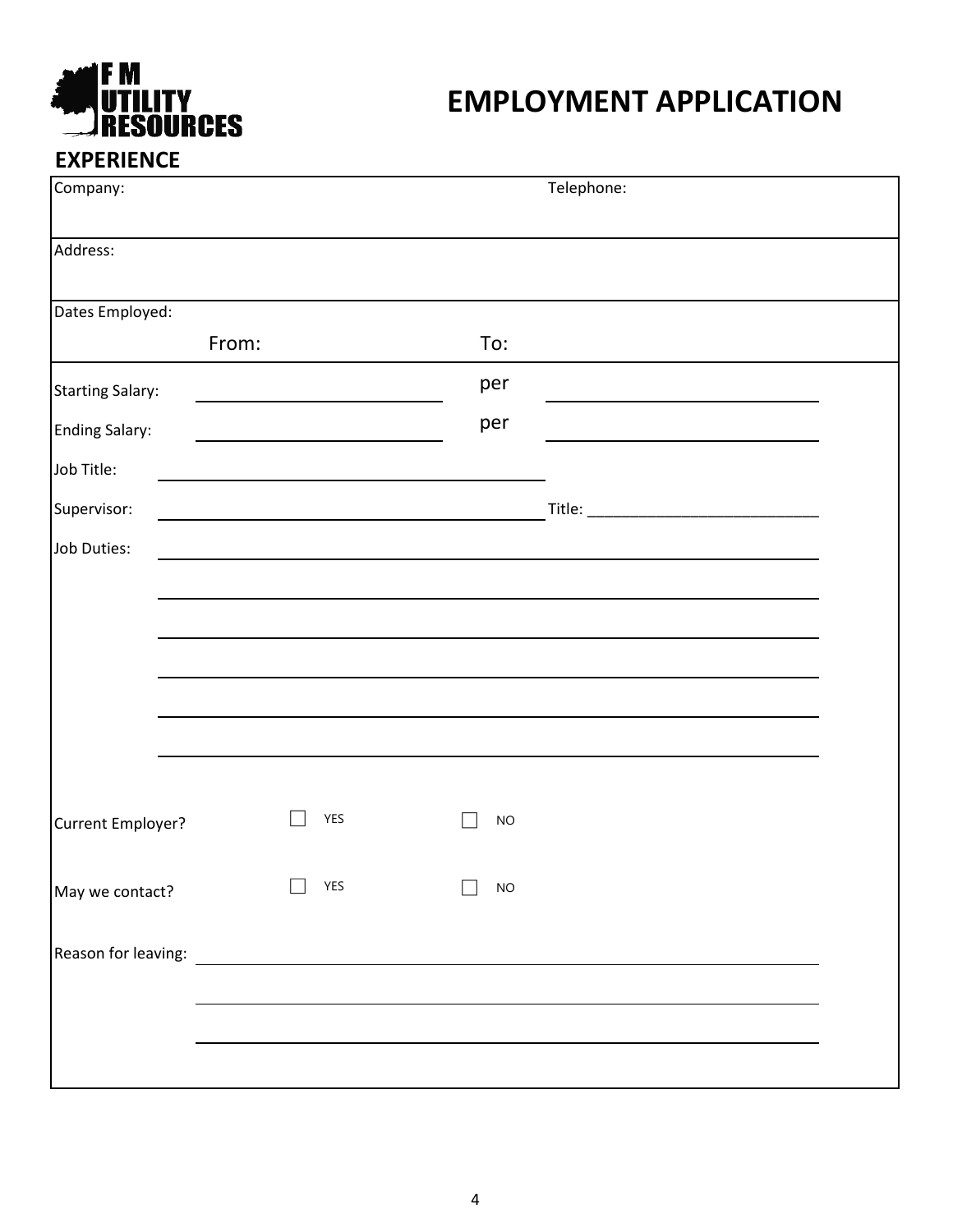

| Company:                |            | Telephone: |  |
|-------------------------|------------|------------|--|
| Address:                |            |            |  |
| Dates Employed:         |            |            |  |
| From:                   |            | To:        |  |
| <b>Starting Salary:</b> |            | per        |  |
| <b>Ending Salary:</b>   |            | per        |  |
| Job Title:              |            |            |  |
| Supervisor:             |            |            |  |
| Job Duties:             |            |            |  |
|                         |            |            |  |
|                         |            |            |  |
|                         |            |            |  |
|                         |            |            |  |
|                         |            |            |  |
|                         |            |            |  |
| Current Employer?       | <b>YES</b> | <b>NO</b>  |  |
|                         |            |            |  |
| May we contact?         | <b>YES</b> | <b>NO</b>  |  |
|                         |            |            |  |
|                         |            |            |  |
|                         |            |            |  |
|                         |            |            |  |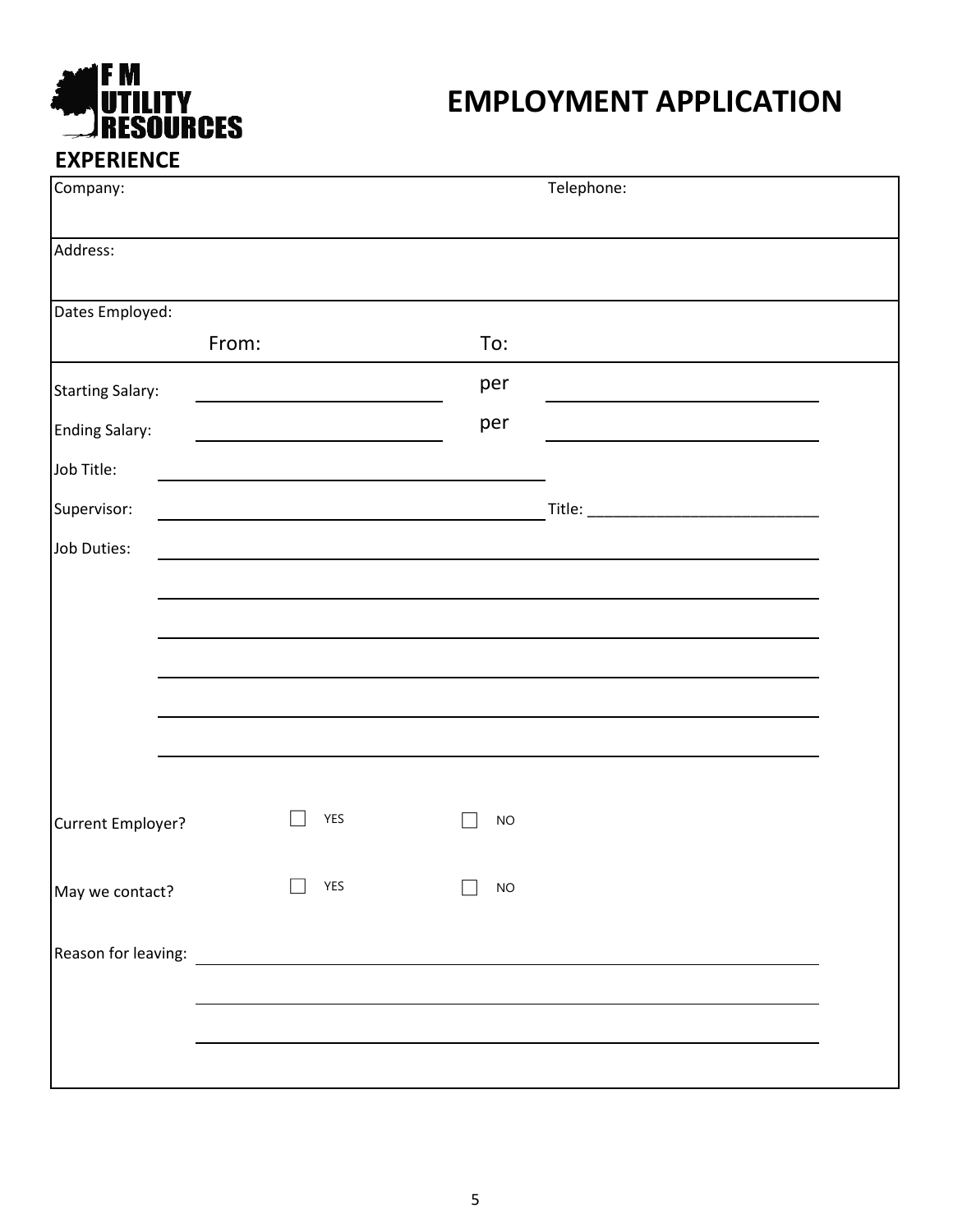

| Company:                                                                                                                                                                                                                       |            | Telephone: |  |
|--------------------------------------------------------------------------------------------------------------------------------------------------------------------------------------------------------------------------------|------------|------------|--|
| Address:                                                                                                                                                                                                                       |            |            |  |
| Dates Employed:                                                                                                                                                                                                                |            |            |  |
| From:                                                                                                                                                                                                                          |            | To:        |  |
| <b>Starting Salary:</b>                                                                                                                                                                                                        |            | per        |  |
| <b>Ending Salary:</b>                                                                                                                                                                                                          |            | per        |  |
| Job Title:                                                                                                                                                                                                                     |            |            |  |
| Supervisor:                                                                                                                                                                                                                    |            |            |  |
| Job Duties:                                                                                                                                                                                                                    |            |            |  |
|                                                                                                                                                                                                                                |            |            |  |
|                                                                                                                                                                                                                                |            |            |  |
|                                                                                                                                                                                                                                |            |            |  |
|                                                                                                                                                                                                                                |            |            |  |
|                                                                                                                                                                                                                                |            |            |  |
|                                                                                                                                                                                                                                |            |            |  |
| Current Employer?                                                                                                                                                                                                              | YES        | <b>NO</b>  |  |
|                                                                                                                                                                                                                                |            |            |  |
| May we contact?                                                                                                                                                                                                                | <b>YES</b> | <b>NO</b>  |  |
| Reason for leaving: Network and the set of the set of the set of the set of the set of the set of the set of the set of the set of the set of the set of the set of the set of the set of the set of the set of the set of the |            |            |  |
|                                                                                                                                                                                                                                |            |            |  |
|                                                                                                                                                                                                                                |            |            |  |
|                                                                                                                                                                                                                                |            |            |  |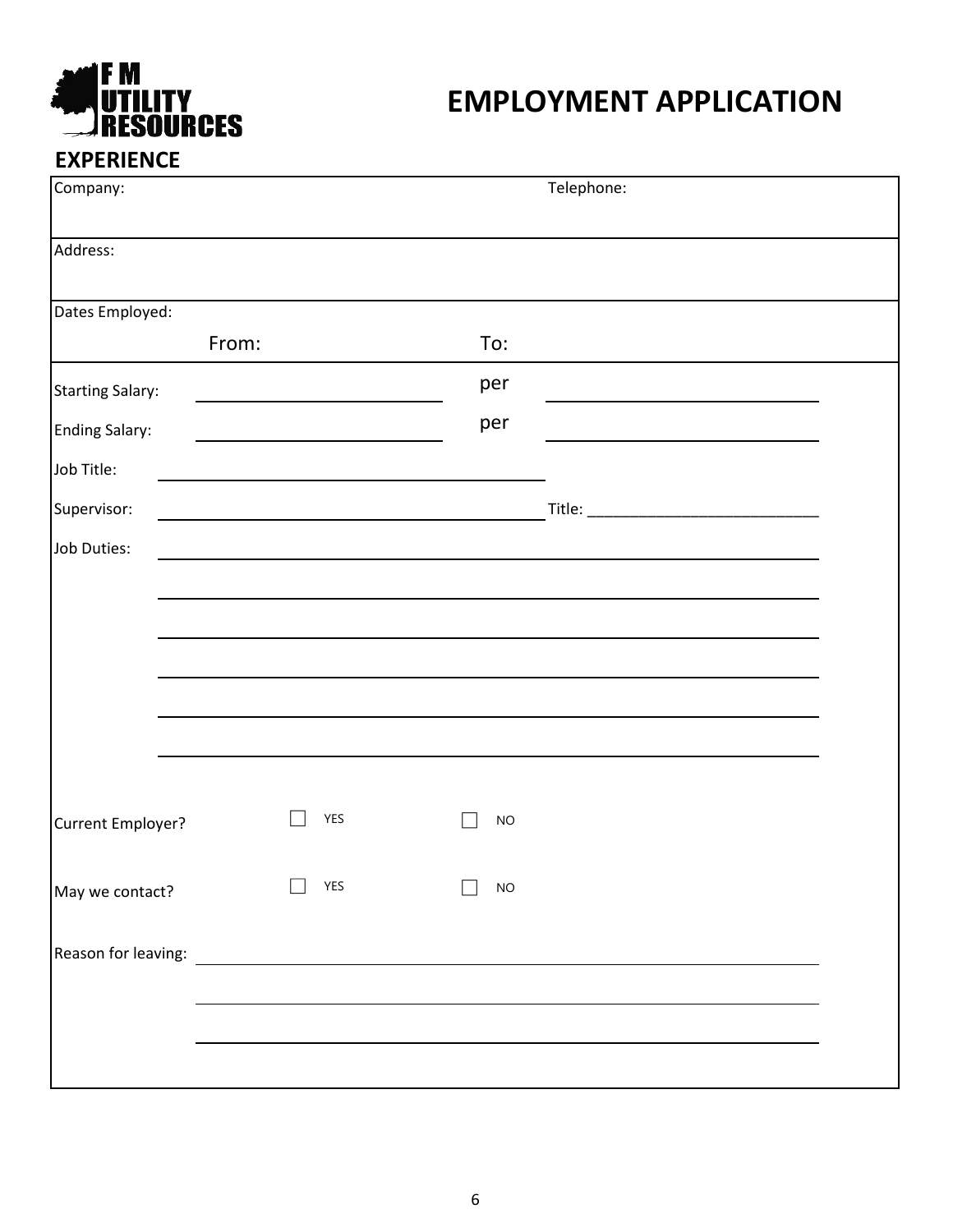

|  | <b>PERSONAL REFERENCES</b> |
|--|----------------------------|
|--|----------------------------|

| Name: | Address: | Telephone: |  |
|-------|----------|------------|--|
|       |          |            |  |
| Name: | Address: | Telephone: |  |
|       |          |            |  |
| Name: | Address: | Telephone: |  |
|       |          |            |  |

*Please list at least two (2) persons NOT related to you who have known you for at least five (5) years.*

#### This institution is an equal opportunity provider and employer.

Office of Adjudication, 1400 Independence Avenue SW, Washington, DC 20250-9410, by fax at (202) 690-7442 or by email at program.intake@usda.gov. If you wish to file a Civil Rights program complaint of discrimination, complete the USDA Program Discrimination Complaint Form, found online at http://www.ascr.usda.gov/complaint filing cust.html, or at any USDA office, or call (866) 632-9992 to request the form. You may also write a letter containing all of the information requested in the form. Send your completed complaint form or letter to us by mail at U.S. Department of Agriculture, Director,